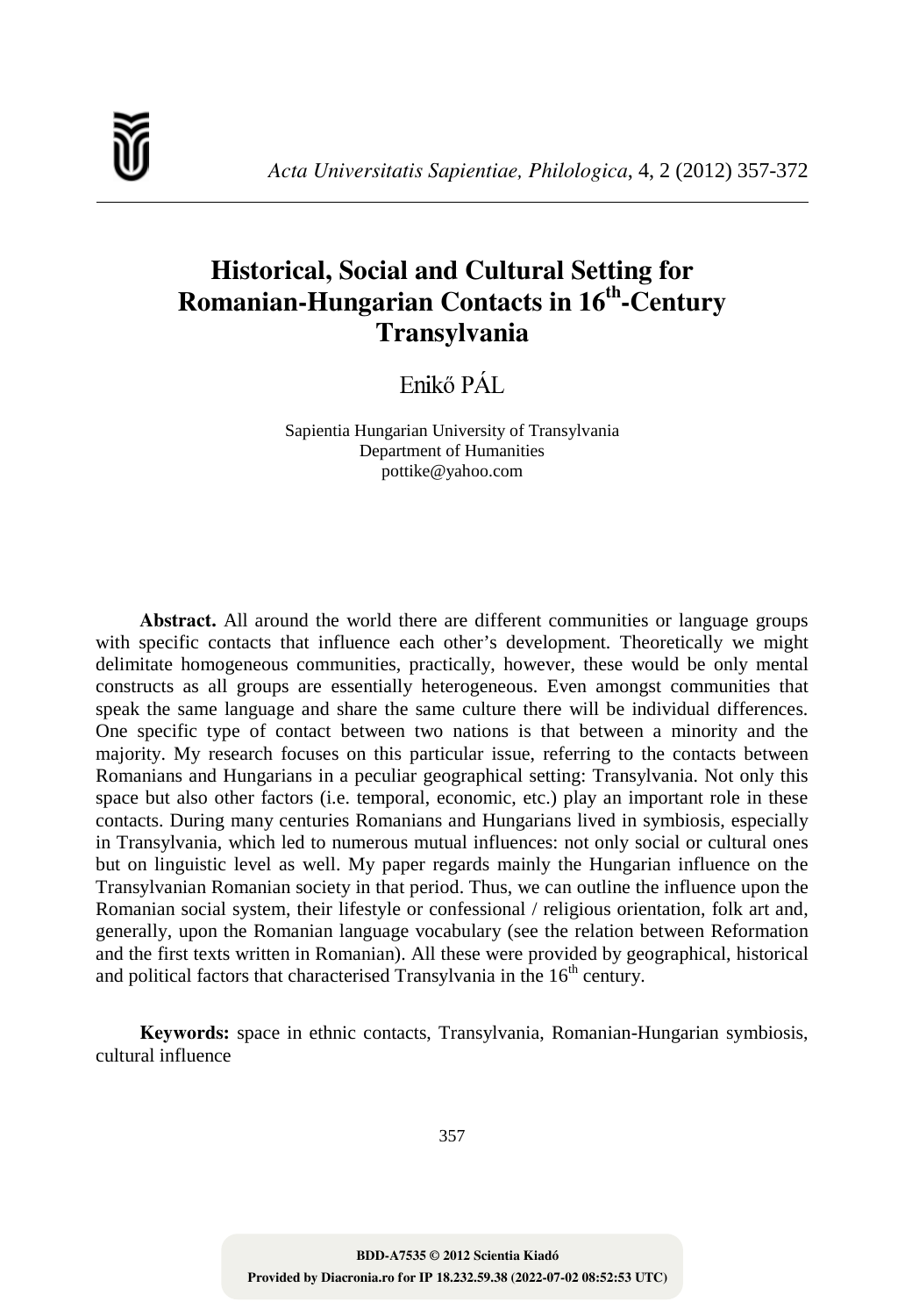*Space* may be regarded as a means of contacts between different communities and languages, it functions as a channel for influences to exert their pressure on these related groups. In terms of linguistic studies, however, it did not enjoy the same consideration as the other dimension: time. Even in dialectology researches<sup>1</sup> – with a long past – there was an obsession towards historicity, taking space as granted. "Space was treated as the dead, the fixed, the undialectical, the immobile. Time, on the contrary, was richness, fecundity, life, dialectic", Foucault declares (quoted in Britain 2003: 603). Although it may seem paradoxical that one of the social categories that has received the least attention of all is space, this is explainable by the long tradition of comparative-historical studies. A change of paradigm took place alongside linguistic geography. Space could no longer be viewed as an empty dimension in which different social groups develop but as a factor that contributes to the construction of the interaction systems. We might differentiate three types of spaces: the Euclidean objective, geometrical, physical space, the social space and the perceived one, which consists of attitudes towards space itself (Britain 2003: 604). Among these we will insist, in what follows, on the illustration of one social space in particular.

My research focuses on the peculiarities of the historical, social and cultural setting for Romanian-Hungarian contacts in the main contact zone that is Transylvania, trying to highlight the consequences of Hungarian influence upon Romanians. As we will see, the distinctive features of these relations are manifold.

## **1. Theoretical framework of contacts**

All around the world between different communities or language groups there exist specific contacts that influence each other's development. Theoretically we might delimitate homogeneous communities, practically, however, these are pure mental constructs as all groups are essentially heterogeneous. 2 Even amongst communities that speak the same language and share the same culture there will be differences among individuals. Moreover, "No two persons – or rather, perhaps, no one person at different times – spoke exactly alike", as Bloomfield (1997: 79) puts it.

This explains the abundance of literature in contact researches. For a better understanding of the phenomena we should first insist on the concept of (linguistic) *community*, which has been defined in various ways. Initially, this notion was described based on linguistic boundaries, i.e., one language – one community, and

<sup>1</sup> For many decades approaches to space in dialectology limited their interest to the description of individual regions that differ from each other, to the drawing of maps that focuses on the delimitation of dialect boundaries without any concern to the interactions between these.

<sup>&</sup>lt;sup>2</sup> The thesis regarding the homogeneity of communities – supported, among many others, by Chomsky – was denied by André Martinet (see Preface to Weinreich 1974: vii).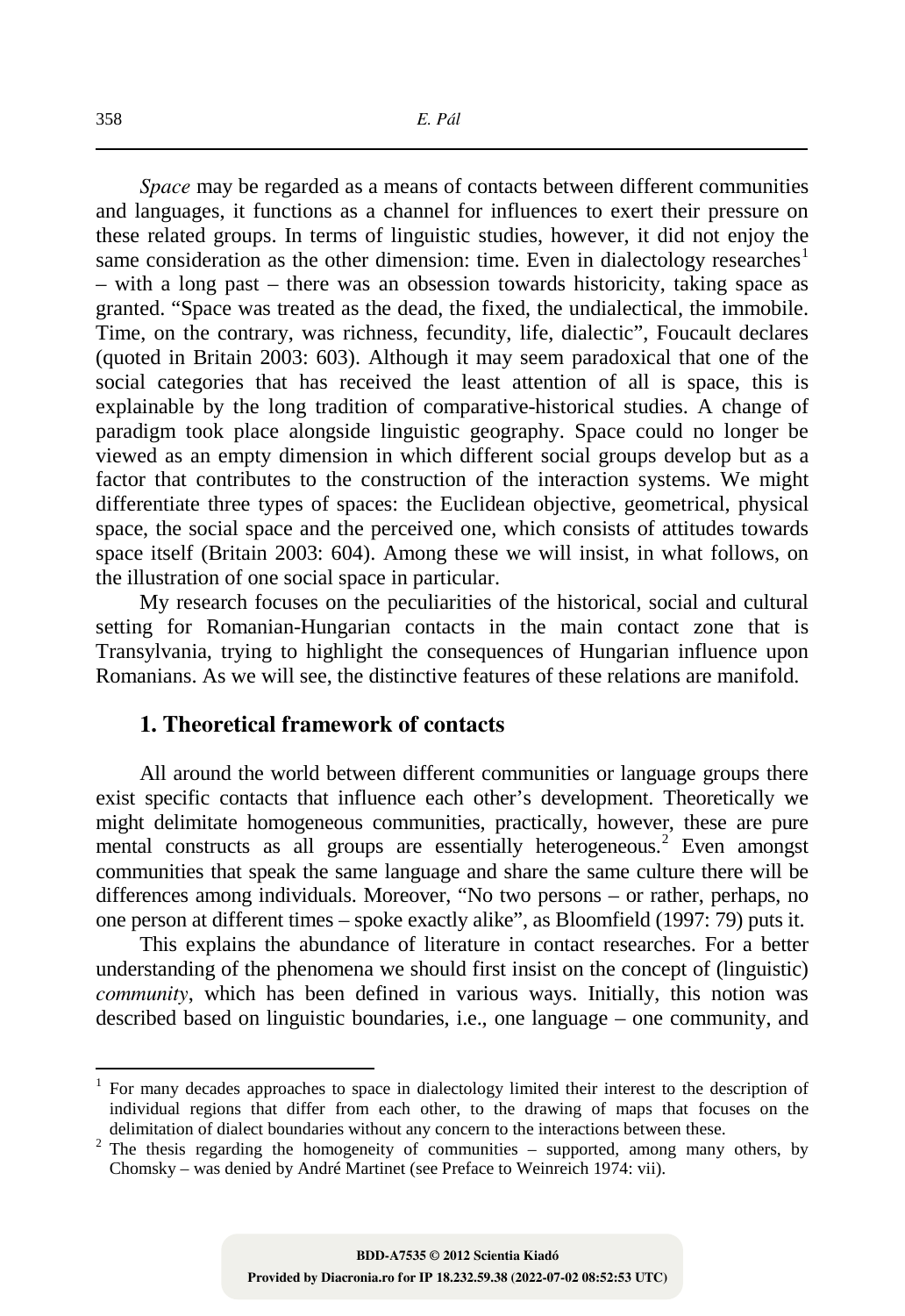afterwards it was extended upon the socio-cultural aspects, as "La langue n'existe qu'en vertu de la société, de mème que les sociétés humaines ne sauraient exister sans langage" ("Language exists only by virtue of a society as human societies do not exist but within a language") (Meillet 1937: 18). For Labov, the (linguistic) community is a group of individuals who share a set of common social norms and attitudes towards language. Corder emphasises the importance of the speakers' awareness in sharing the same language. As for Gumperz, a community means a social group engaged in interaction, contact being necessary for it to exist (Duranti 1997).

Another important issue in describing contacts would be the delimitation of community boundaries. The geographical area is one of these. Lack of natural obstacles (such as mountains, seas, rivers, etc.) will naturally lead to contacts (Weinreich 1974: 90). Other criteria that function as boundaries might be ethnicity, culture (including language), religion, race, age, social status, occupation, rural or urban environment. According to Weinreich (1974: 92), for instance, religion is a more powerful impediment than language itself.

As for contact itself, the main factors that lead to their development are migrations, colonisations, wars, the attraction of specific (cultural) centres or cohabitation in the same geographical medium, according to Dauzat (1922: 136). In fact, contacts are the historical product of social forces – G. Sankoff (2003: 639) claims – that take place in situations of social *inequality*. 3 Thus, a specific type of contact is the one between a minority and the majority within the same region.

Therefore, contacts between communities are essentially the meeting of different cultures, language being part of it.<sup>4</sup> They may take the form of cooperation or conflict in accordance to the causes that stay behind them.

In the configuration of the *nature* and *importance* of Romanian-Hungarian contacts we will take into account the following factors: the temporal frame for these contacts – related to the historical background of the two nations; the cultural tendencies of the time, the commercial relationships between them, and, last but not least, some aspects of their language contacts.

There are many differences that naturally appear between the two nations. Among these there appears the geographical area occupied at the beginning of their contacts. Thus, Hungarians settled down on the plains, whereas Romanians inhabited mostly the mountain zones. Their main occupations are also related to this, shepherd's life being characteristic for Romanians, whereas Hungarians dealt with agriculture. Another distinction is based on religion, which is probably the

 $\ddot{\phantom{a}}$ 

<sup>&</sup>lt;sup>3</sup> In the same way, Ch. Bally considers contacts a "battle", i.e. an incomplete concordance between different convictions, tendencies (see Ch. Bally 1926: 30).

<sup>&</sup>lt;sup>4</sup> "Languages are basically a part of culture, and words cannot be understood correctly apart from the local cultural phenomena for which they are symbols." (E. Nida, in Dell Hymes 1964: 97)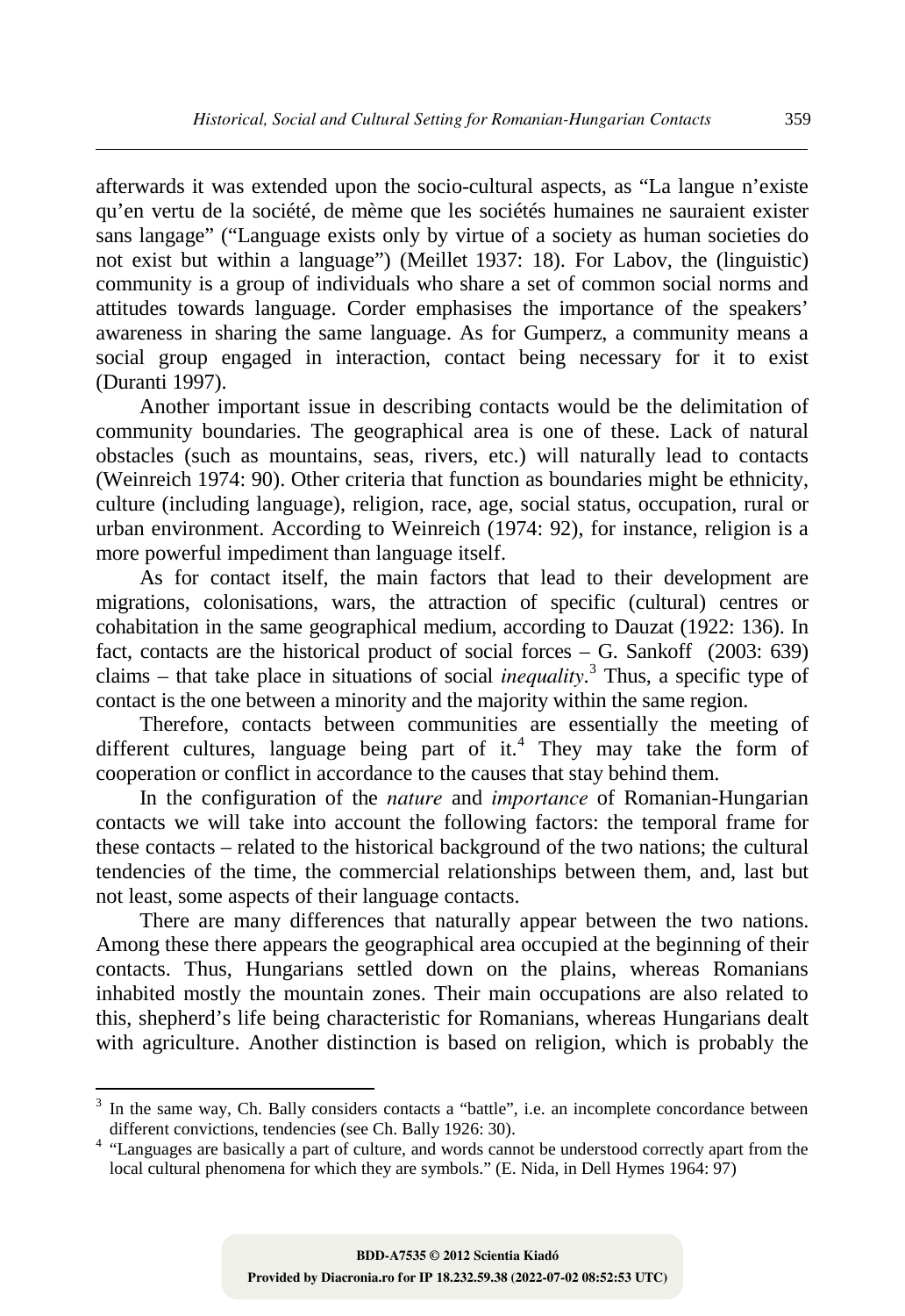most relevant as it determined their cultural orientation, for Hungarians towards the Western civilisation through their Roman-Catholicism and for Romanians towards the Balkans by their Greek-Slav(onic) orthodoxism.<sup>5</sup> As for their languages, it is a well-known fact that they are, typologically and genetically, different.

Nevertheless, their paths were constantly interpenetrated. During their longterm cohabitation, the Romanian-Hungarian contacts showed many faces: mutual support when common interests,<sup>6</sup> relative tolerance towards or fiery battles against each other. These attitudes changed alongside the changing external conditions.

On the other hand, the particular nature of Romanian-Hungarian contacts derives not solely from the differences above but also from some cultural proximities. 7

Among these similarities Pascu Stefan places common people's way of life (Romanian, Hungarian but also Saxons of Transylvania) as well as their socialeconomic situation, which are reflected by some common features of their folk literature.<sup>8</sup> The concept of *Transylvanism* is also due to various similarities existent in the region, independent of ethnicity. Thus, besides geographical proximity there is also a spiritual proximity, which facilitates the diffusion and exchange of influences.

<sup>5</sup> Hence, their religious orientations explain Romanians being reluctant to Western influences. Hungarians, on the other hand, embraced European spiritual tendencies (such as Humanism, Reformation) almost at the same time as they appeared. (Tamás 1944: 338)

<sup>&</sup>lt;sup>6</sup> Sometimes – when in similar conditions – Romanians and Hungarians fought together to obtain their rights (e.g. not only Romanian serfs were oppressed by the Hungarian nobility but also Hungarian ones); to reach freedom (e.g. common uprisings against the Austrians); for the idea of union (e.g. battles under the flag of Mihai Viteazul / Michael the Brave); emancipation or purely and simply to survive.

<sup>7</sup> An interesting remark by Béla Gunda (1943: 467) states that Transylvanian shepherds – regardless of their ethnicity – that crossed to Wallachia or Moldavia were called *ungureni* (Hungarians), and "those Romanian shepherds who speak both Romanian and Hungarian equally well, would not declare themselves 'Romanians', but simply 'Greek-Catholics*'*". However idealistic Béla Gunda's statement may appear, it implies the important role of Hungarians, which is in accordance to reality.

<sup>&</sup>lt;sup>8</sup> "The Romanian, Hungarian and Transylvanian Saxon folk literatures have many common features and related contents because the lives of these common people as well as their socio-economic situation were also common" (Pascu 1983: 126). Regarding some interferences of themes and motifs in Romanian and Hungarian folklore, Păcurariu (1988: 92-98) even suggests a common archaic fund as the explanation for this osmosis of procedures. More likely, however, these interferences are due to mutual interest towards each other's spiritual life, customs, ballads, as a natural consequence of sharing the same region and of permanent contacts.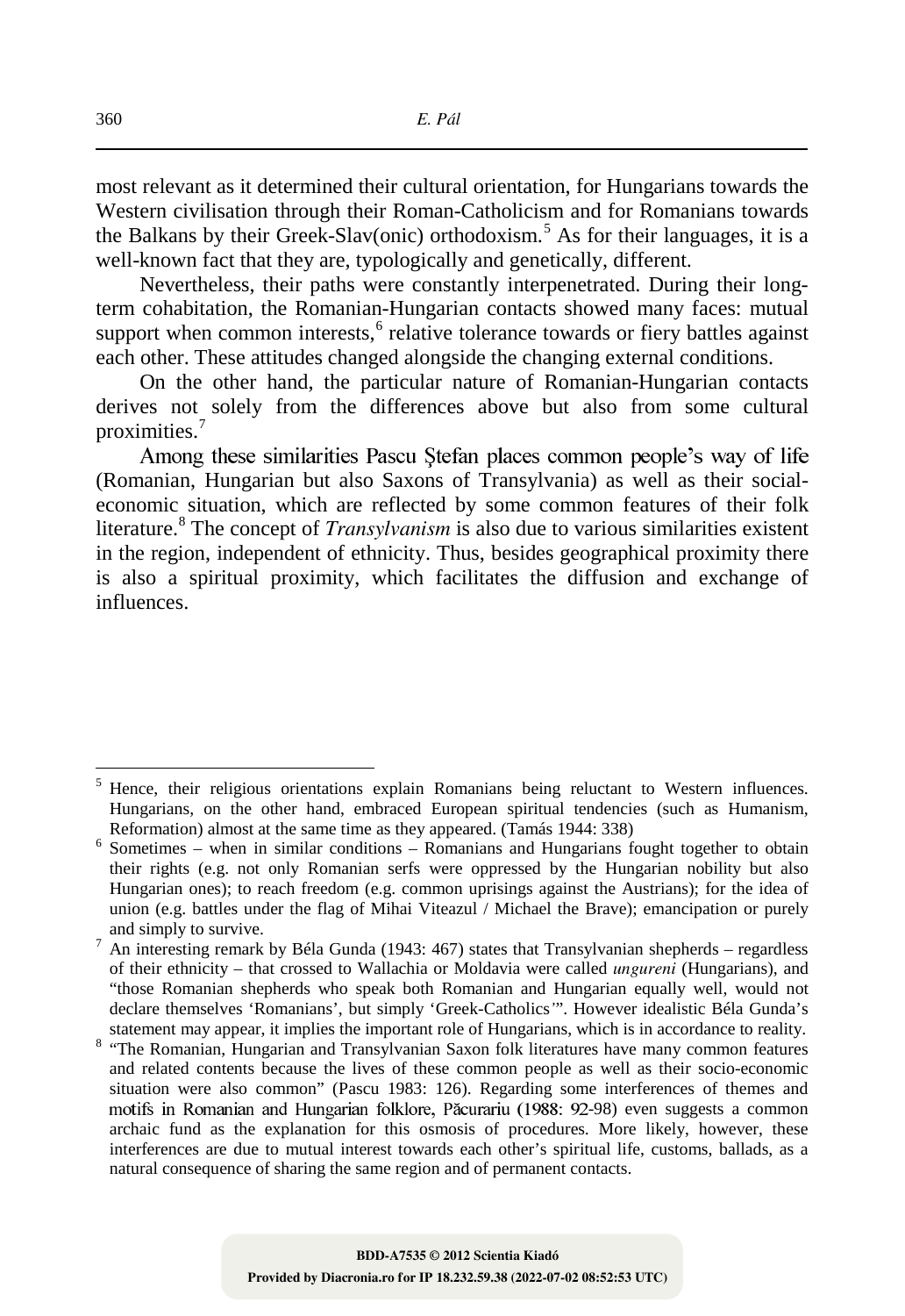# **2. Historical context – Temporal limits of Romanian-Hungarian contacts**

The main historical controversy regarding Romanian-Hungarian relations is that of *jus primi occupantis* (Păcurariu 1983: 65). Centuries of "symbiosis" in the same region naturally led to both of the nations claiming precedence and authority over the territory they have been living on. Romanian works insist on the continuity of Daco-Romanians in this region and try to avoid any kind of external influence which is viewed as a threat to this thesis. Hungarian specialists, on the other hand, offer a "solution" to this problem by re-defining the concept itself. Thus, the idea of continuity in itself is not denied but it is not regarded as a *territorial continuity* – the "nest" of Romanians is not only one, but several, due to continuous migrations, and they cover large distances. In this *mobile continuity* Transylvanian Romanians would be therefore just one halt (Bóna 1989: 167). As a matter of fact, whoever came first is irrelevant from the point of view of contacts as they are established from the moment the other one enters.

The temporal limits of the first contacts are similarly placed in different epochs. The majority of the specialists, however, agree that the beginnings are marked by the  $9<sup>th</sup>$  century,<sup>9</sup> when the Hungarians settled on the territory of today's Hungary and, especially, the  $10^{th}$ -11<sup>th</sup> centurie

Although the *absolute* limits of the beginning of the influences cannot be determined, two different stages might be distinguished: an older one (i.e., the first encounter of these two nations) and a more recent one (when the two got accustomed to each other).

As a matter of fact, a division into periods has been made on linguistic level by Mîndrescu (1892: 13), who distinguishes the age of Hungarian influence on the whole Daco-Romanian dialect, and that of a regional influence unfinished yet. In the same manner, G. Ivănescu (2000: 439) speaks of an older period (its limits being between the  $10^{th} - 11^{th}$  centuries, when Hungarians invaded Transylvania, and the 13<sup>th</sup>-14<sup>th</sup> centuries of Hungarian domination respectively), the other period being that of Hungarian lexical influence (from the  $14<sup>th</sup>$  century to the end of the feudal system).

Probably the most striking consequences of Romanian-Hungarian contacts can be noticed from the  $14<sup>th</sup>$  century – "the golden age" of Hungarian political power placing itself on the third place among European Late Medieval authorities (see the reign of the Anjou kings – Tamás 1944:  $342$ ). This contributed to some Western institutions penetrating into Romanian environment much more easily through Hungarian intermediation. Some aspects of knight and court life, of feudal

<sup>9</sup> "Hungarians penetrated their new homeland in 896, through the Valleys of Tisa, Bistri They will conquer Transylvania later on, in the eleventh century." (Rosetti 1950: 88)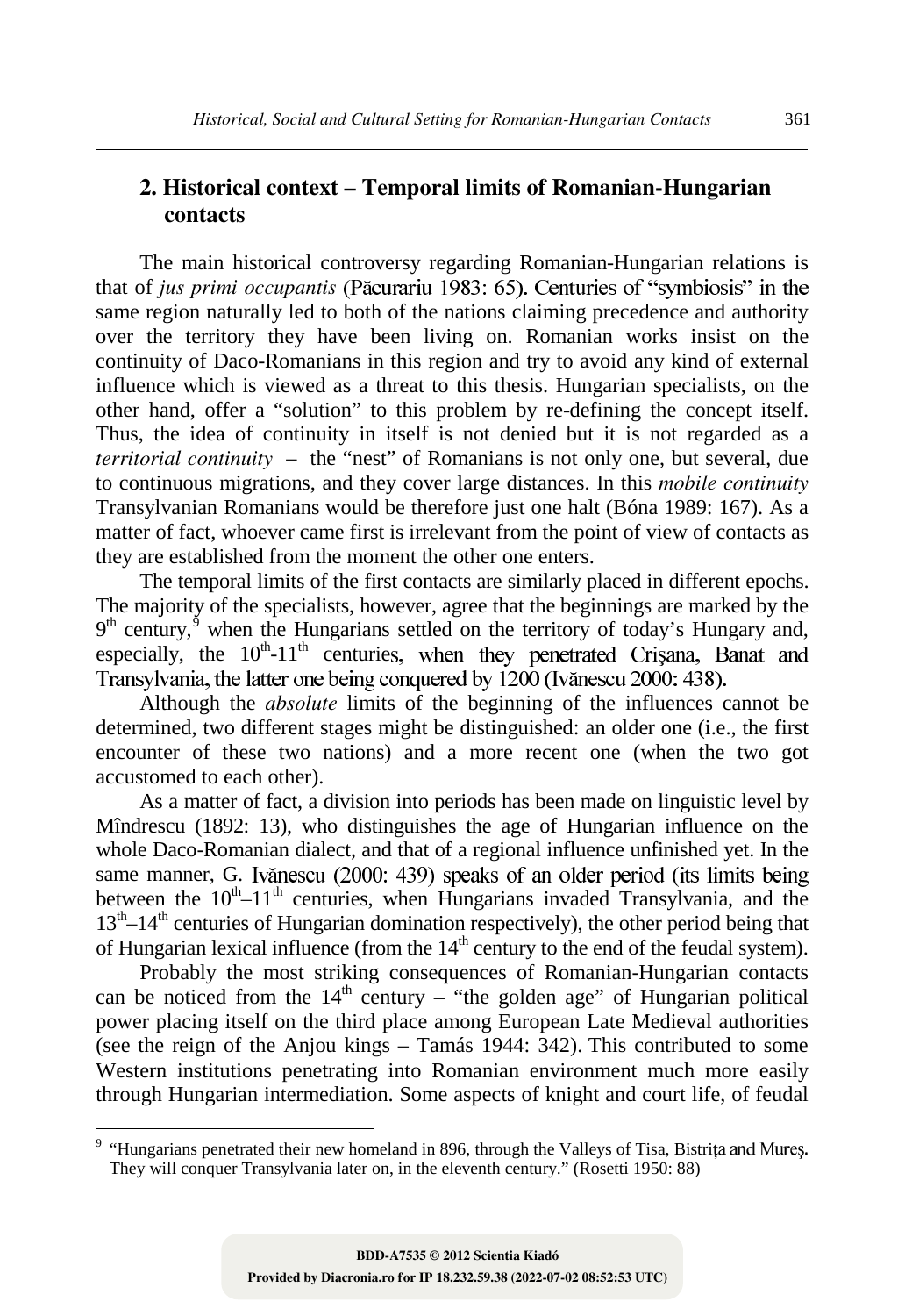order, the organisation of urban life or some of the trades are examples of these Hungarian models borrowed by Romanians.

Romanian historians often lay stress upon the Hungarian oppression they suffered. It might seem paradoxical that for many decades the Romanian population – although numerically surpassed the rest of Transylvanian nations – had been declared only "tolerated" by the three "privileged" ones: the Hungarian nobility, the Saxon patricians and the chieftain of militarised Szeklers (Păcurariu 1988: 66). We have to point out, however, that the Hungarian kingdom created a dispute not only with Romanians but also with the other neighbouring populations. It is true that the conditions Romanian serfs lived in during Hungarian reign were quite hostile but this is also true for Hungarian ones. Furthermore, this explains the "folk solidarity" of the two from time to time, when they united their forces facing a common danger. Common uprisings, the peasants' war led by Dózsa György in 1514 were such occasions that allowed the relations between them to grow deep.

## **3. Peculiarities of the geographical space of Transylvania**

Interethnic relations take place in *contact zones*, i.e., a social space where different human groups, previously separated by geographical or historical conditions, "come into contact with each other and establish ongoing relations, usually involving conditions of coercion, radical inequality, and intractable conflict." (Duranti 2006: 50) The spatial diffusion of these contacts is not hazardous but following some principles, directions. The eastern (Moldavia) and southern (Wallachia) Romanian territories had been dominated for a long time by Slavonic culture, unlike Transylvania, which had been strongly influenced by Hungarian culture (and language). Thus it is easy to assume that Hungarian elements entered the Romanian circuit first in Transylvania and afterwards they reached beyond the (Carpathian) Mountains (Niculescu 2005: 113). Romanian-Hungarian cultural and linguistic contacts in Transylvania have a few distinctive features among which the *Magyarization* [*Hungarianisation*] of a small part of Romanians attracted by material advantages.

The cultural and civilisation landscape of Transylvania distinguishes itself by its complexity – a multiethnic and multilingual area – and other regional properties. Nonetheless, it was not isolated from the other two principalities to which it had been economically, politically or culturally related. Its importance can be described precisely in terms of these relations.

Geographically, Transylvania's surface is considerable – it covers almost half of the country's territory (Pascu 1983: 9) – with a varied natural landscape combining almost all types of relief: mountains, hills, plains, fertile fields and also rich in minerals (ore). This kind of geographical position – a real natural fortress – was favourable not only for strategic functions or providing the inhabitants' living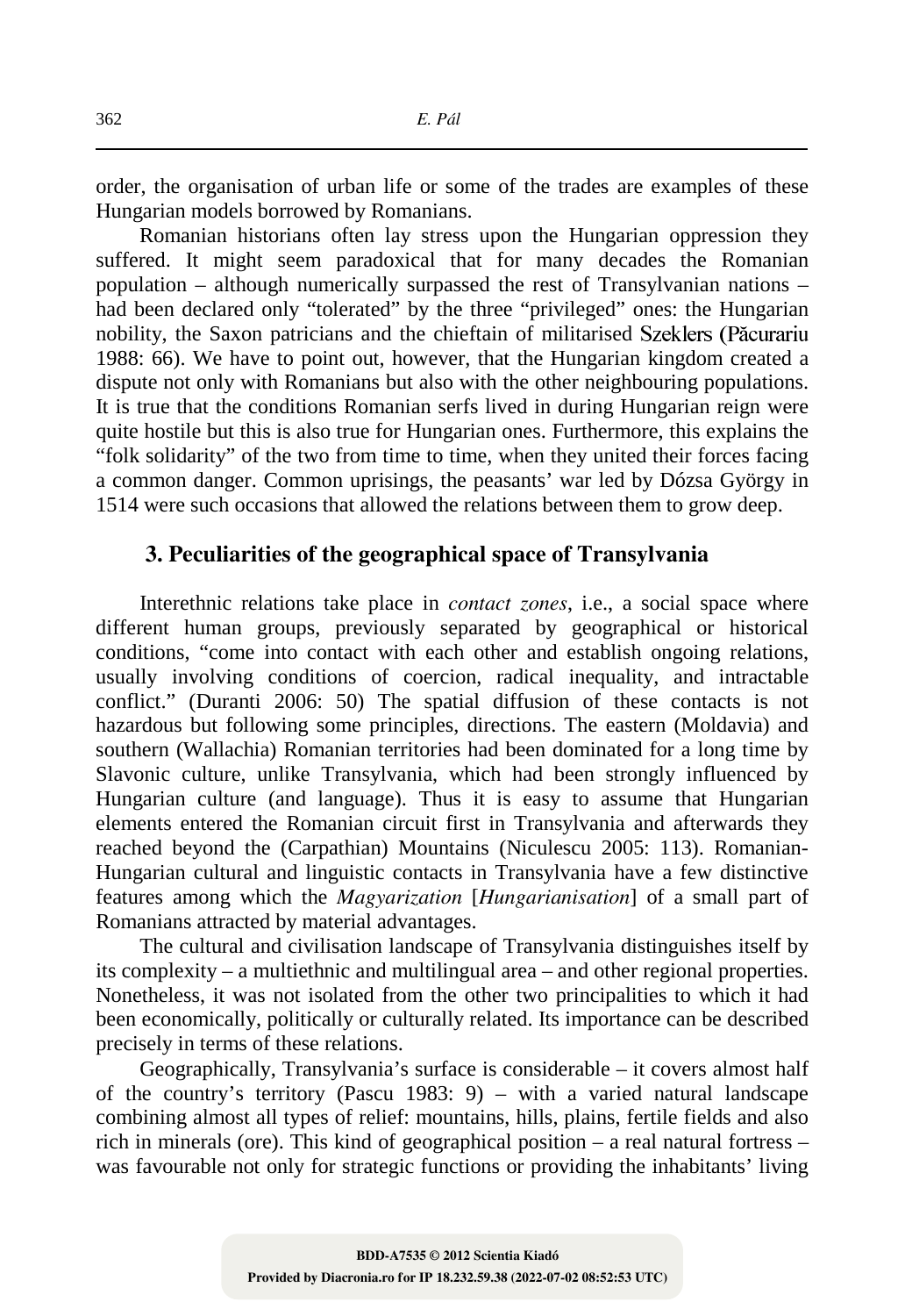but also for contacts, especially economic ones through the circulation of merchandise.

As for its history, Transylvania had a turbulent past being continuously invaded by migratory populations such as: Visigoths, Huns, Ostrogoths, Gepids, Avars. The continuity of Daco-Romanians, however, was interrupted not only by the Saxon tribes, which invaded in two waves, first in the  $6<sup>th</sup>$ , then in the  $8<sup>th</sup>$ century, and which had a great impact on Romanian language and civilisation. A similar effect was produced by Hungarians who, unlike the former, were not assimilated by Romanians. Nonetheless, all these determined, in one way or another, the ethno-genesis of Romanians, which was finished in its essence by the  $7<sup>th</sup>-8<sup>th</sup>$  centuries.

On the other hand, Transylvania's troubled history is also due to several inner conflicts, such as uprisings, at Bobâlna, for instance, or battles fought for unity under Mihai Viteazul (Michael the Brave), for example, – occasions for Romanians and Hungarians to be on the same side. Conflicts between them will develop for reasons of national and religious oppression, especially during Habsburg occupation – Romanians being only tolerated among Hungarians, Saxons and Szeklers and their religion (orthodoxism) not being among the accepted ones. These conditions created a break off in their relations.

On a linguistic level, Transylvania can be outlined as a multilingual area. There was a time when there were three official languages: Romanian, Hungarian and German. Additionally, the influences of Slav(onic) and Latin were also quite strong due to religious conditions.

As mentioned before, Transylvanian people were not isolated but in permanent contacts with the neighbouring principalities sustained by emigrants and also by the policy of Moldavian and Muntenian (Wallachian) voivodes.<sup>10</sup> Emigrations of Transylvanian Romanians were caused by several factors, among which the oppression of the serfs by Hungarian nobility, their vengeance after the falling of uprisings, persecution of the orthodox "heretics" by the Catholic Church. These injustices, exploitations, the unbearable life of the poor, in general, made a part of them emigrate to one of the two principalities – with large territories and small population –, which promised better life conditions and some liberties.

Thus, Hungarian influence left its mark not only on Transylvania but also on Moldavia. The political boundaries of this principality – established in the Middle Ages as Hungarian vassal – had changed many times. Not only once did Hungarian refugees find their home here. Their presence here in the  $14<sup>th</sup> - 15<sup>th</sup>$  centuries is attested by documents as well as their influence on the organisation of Moldavian

<sup>&</sup>lt;sup>10</sup> help or the fortress of Ciceu being protected by Moldavian voivodes (Metes 1977: 80).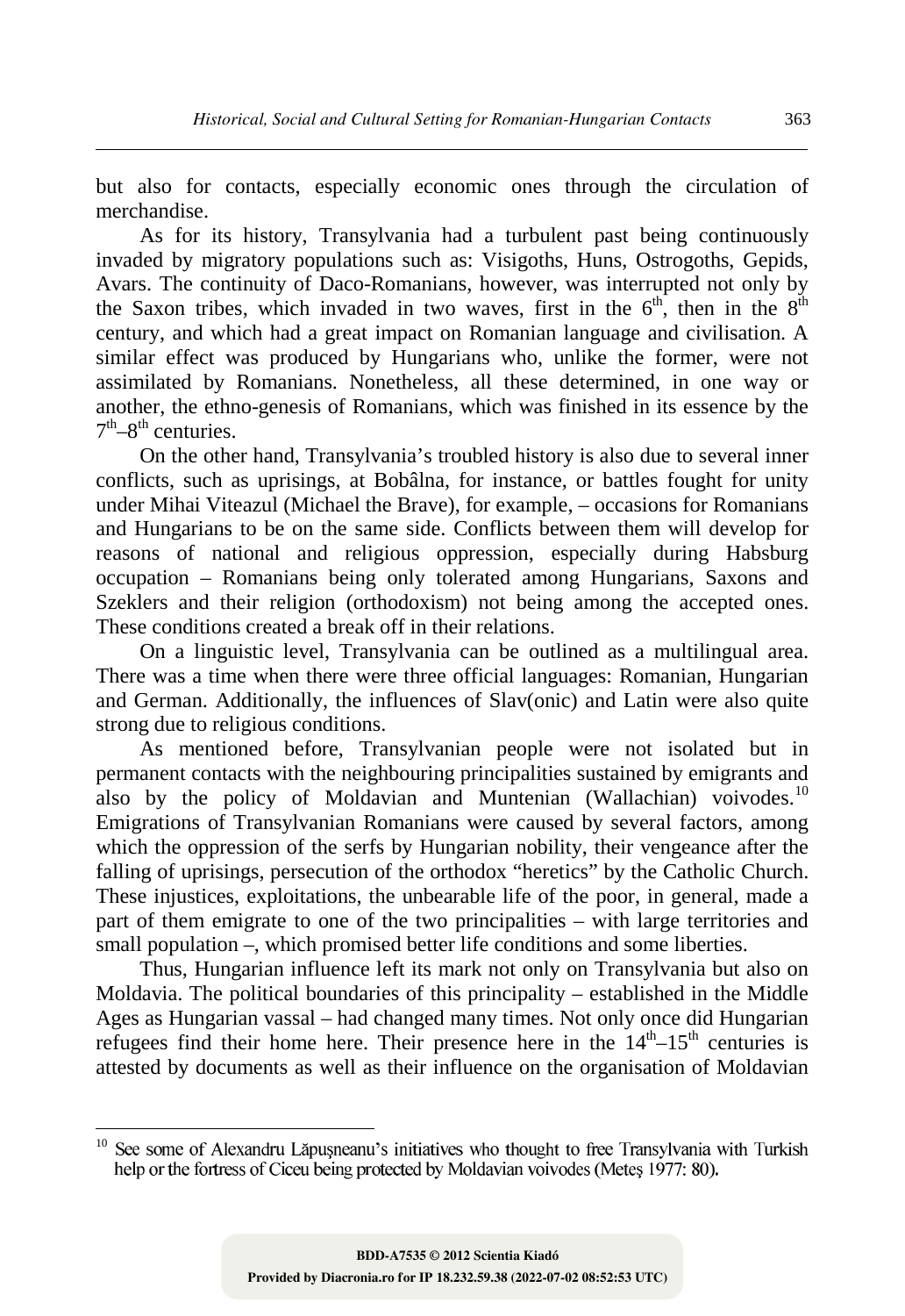urban structure, $11$  on the development of trades and professions. In its Golden Ages, Hungarian colonists were given certain privileges, being involved in court life. What is more, for a short period of time Hungarian was the official language of the court (Pozsony 2002: 31). A special case of Romanian-Hungarian contacts in Moldavia is that of the Csango people. Many hypotheses have been made regarding their origin – some of them do not correspond to reality – but I agree with Ferenc Pozsony in that there is more than one stratum in this ethnic group. Its fundamental layer consists of Hungarians from the Carpathian Basin, they settled down in Moldavia during the medieval Hungarian reign as a result of a planned colonisation policy, i.e., for the defence of the eastern boundaries. To this we will add the Hussite refugees in the  $15<sup>th</sup>$  century and waves of Szeklers from Transylvania.

#### **4. Socio-cultural setting**

A first distinction has to be made between direct vs. indirect contact. Sextil Puscariu (1929-1930: 520-524) claims that Romanians did not get into direct contact with Hungarians from the beginning, but there was a *Slav(onic) zone* between them as a means of intermediation. This contact through Slav(onic) intermedium is sustained (based on linguistic material) also by Petrovici (1948: 188-189), who claims that Romanian-Hungarian direct contacts exist only from the  $12<sup>th</sup>$  century, which marks the end of the assimilation process of the Slavs in Transylvania. It is true that Romanian contacts with the Slavs preceded those with Hungarians but I do not consider this to be an obstacle in the way of direct contacts.

#### **4.1. The role of commercial relations**

It is undeniable that commercial relations are a means of cultural and language contacts between two social groups and that its consequences are beyond being solely economic. The book by Stefan Metes, *Relatiile comerciale ale Terii* -*Românești cu Ardealul până în veacul al XVIII-lea* [Commercial relationships *between Wallachia and Transylvania till the 18th century*] is precisely about these commercial relations.

We can assume that the Romanians, a nation of mainly shepherds and farmers, provided the neighbouring territories with cattle and their products, respectively with raw products in exchange of handicraft articles. The commercial roads departed from the big Transylvanian Saxon commercial centres (Sibiu,

<sup>&</sup>lt;sup>11</sup> See references to cities, markets, villages in Moldova with Hungarian population in Pozsony 2002: 25-31.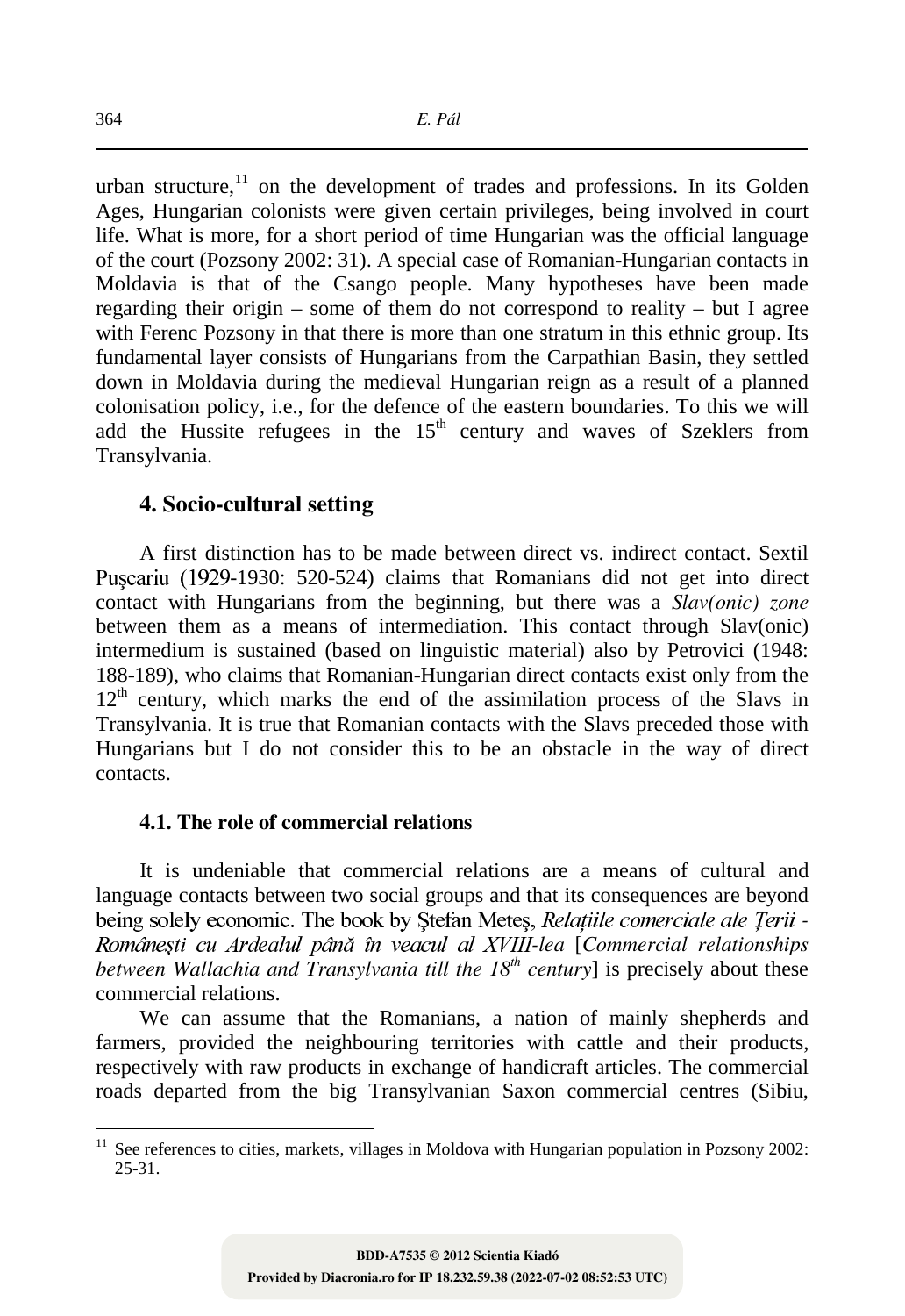Brasov)<sup>12</sup> or Banat and followed the flow of rivers and valleys, crossing the Carpathians. Alongside these roads there were formed markets and halting places as opportunities for vivid contacts, exchange of goods, experiences, knowledge (e.g., professions). Some political issues however would restrain these commercial relations, when roads are shut down.<sup>13</sup>

#### **4.2. The effects of contacts on the way of life**

The Hungarian influence during many centuries of cohabitation determined, directly or indirectly, Romanian culture with respect to the way of life, to its social or confessional organisation. "Hungarian influence did not remain on the surface, but it reached the deepest layer of Romanian spirituality", Béla Gunda (1943: 479) states. Thus, he mentions that Transylvanian Romanians – under Hungarian influence – change their religion, turning to Roman Catholicism or Reformation unlike Hungarians in Moldavia, for instance, who even strongly influenced by Romanians, keep their religion despite the orthodox majority (Gunda 1943: 471).<sup>14</sup> Furthermore, Romanians borrow from Hungarians other elements of social life as well, such as the village structure in the plains, some elements from the domains of nourishment<sup>15</sup> or clothing.<sup>16</sup>

#### **4.3. Religious movements and their influence on contacts**

In terms of religious life, "Hungarians contributed – directly or indirectly – to the orientation towards the feudal, Catholic, Latin-Italian-German medieval Europe" of Romanians (Niculescu 2005: 126).<sup>17</sup> Religious movements in Transylvania may be discussed related to the appearance of the first printed texts written in Romanian. As a matter of fact, Mihăilă (1984: 53) considers the introduction of typography in Transylvania – which is simultaneous with the advance of new religions – a moment of "synchronisation" with other European states, as it occurs in less than a century after the Gutenberg invention. At the same time, Transylvania thus becomes one of the first typography centres of Eastern Europe. The most important religious movements to be mentioned here are Catholicism, Hussitism and Protestantism (with

 $\ddot{\phantom{a}}$ 

 $12$  For a detailed list of these roads, halts and markets see Metes 1920: 12-26.

<sup>&</sup>lt;sup>13</sup> When the two voivodes of these principalities were in conflict, it would affect the economic life through trade (idem. 47).

<sup>&</sup>lt;sup>14</sup> See also several Hungarian motifs in Romanian churches but not the other way round.

<sup>&</sup>lt;sup>15</sup> The orientation of Romanians towards Hungarian cuisine (Gunda 1943: 476).

<sup>&</sup>lt;sup>16</sup> Some elements of Hungarian embroidery or national costume appear on Romanian clothes, especially on those worn by the nobility (Gunda 1943: 477).

<sup>&</sup>lt;sup>17</sup> Niculescu refers here to the introduction of Catholicism, some administrational aspects and to the Calvinism which are due to Hungarian medium.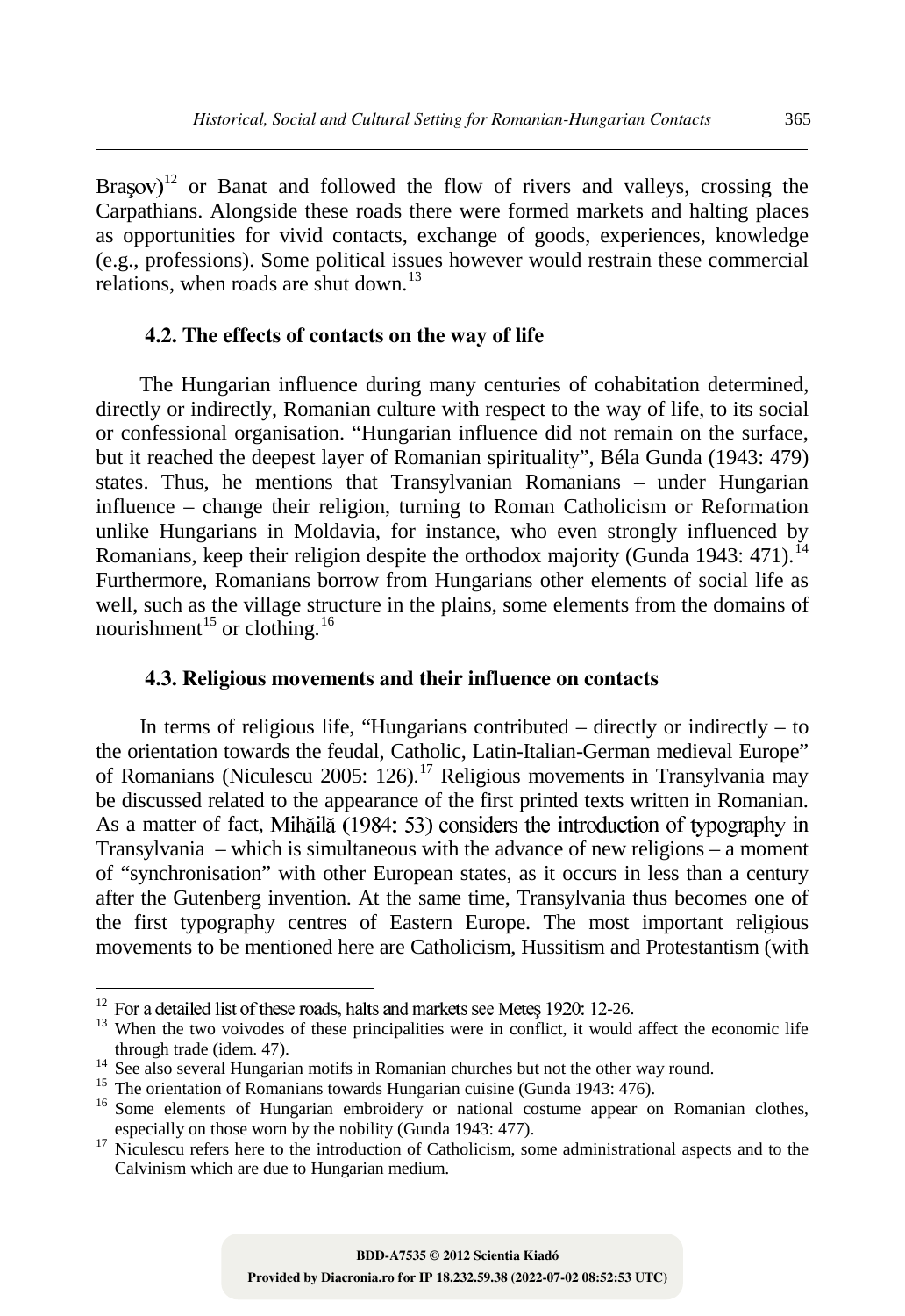its two orientations: Lutheranism and Calvinism). In their spread among Romanians, Hungarians played a major role. They might also be related to the origins of writing in Romanian (Ghetie 1985: 77-89).

Catholicism was first introduced in Transylvania by Hungarians and sometimes imposed by force by the rulers. It also spread to Wallachia and Moldavia – especially when they were under the influence of the Hungarian crown as it was the official religion of the kingdom. Thus, the contribution of Hungarians in adopting this religion is undeniable. However, it did not support the use of Romanian in writing.

Hussitism, on the other hand, encouraged the national language use for religious purposes (although we do not have any documents left attesting this). This religious and socio-cultural movement from the beginning of the  $15<sup>th</sup>$  century oriented against papacy and German feudal lords was spread among Romanians by Hungarian immigrants who settled, temporarily or definitively, in Moldavia and Transylvania, being persecuted by the Inquisition.

Under the patronage of Transylvanian Lutheranism the first religious texts appear written in Romanian. Most of them are translations for many of which specialists proposed Hungarian originals. Here there are a few examples of these: *Catehismul luteran* [*Lutheran Catechism*] from Sibiu (1544), based on a Hungarian Lutheran text,<sup>18</sup> or Coresi's *Catehismul* [*The Catechism*] (1560), for which a Hungarian source was suggested by Drăganu, Panaitescu, Rosetti and also by Al. Mares (Ghetie and Mares 1985: 228).

Probably the most substantial influence exerted by Hungarians on Romanian culture and language is with respect to Calvinism. It was mostly present in Banat-Hunedoara, in the 16<sup>th</sup> century and among its contributions we may place *Cazania I, Molitvenicul* (c. 1567), *Psaltirea* and *Liturghierul* (1570), *Cartea de cântece*  [*Song Book*] and the most important of all: *Palia from Orăștie* (1582), the first Romanian translation of the Bible, having a Hungarian model.

Thus, the preoccupation for the use of Romanian in writing – especially using the Latin alphabet (see *Cartea de cântece*) and for the "nationalization"<sup>19</sup> of the church, in general, is mainly due to Reformation. The role of Hungarians in this process was that of an intermedium in the popularisation of the doctrines, offering at the same time a model to follow. They also financially supported the printing of Romanian religious books.

<sup>18</sup> N. Sulică motivates his choice by the fact that "There was no one among the Romanians of the time who would have spoken German sufficiently to translate directly from Luther" (in Gheție and Mareș 1985: 222). This argument, however, seems questionable. At any rate, the problem remains unsolved as long as we do not have the possibility of verifying this theory since no copies of the text survived.

<sup>&</sup>lt;sup>19</sup> "Nationalization", a term by Ghetie (1974: 26), here stays for the imposing of Romanian in liturgy and in writing.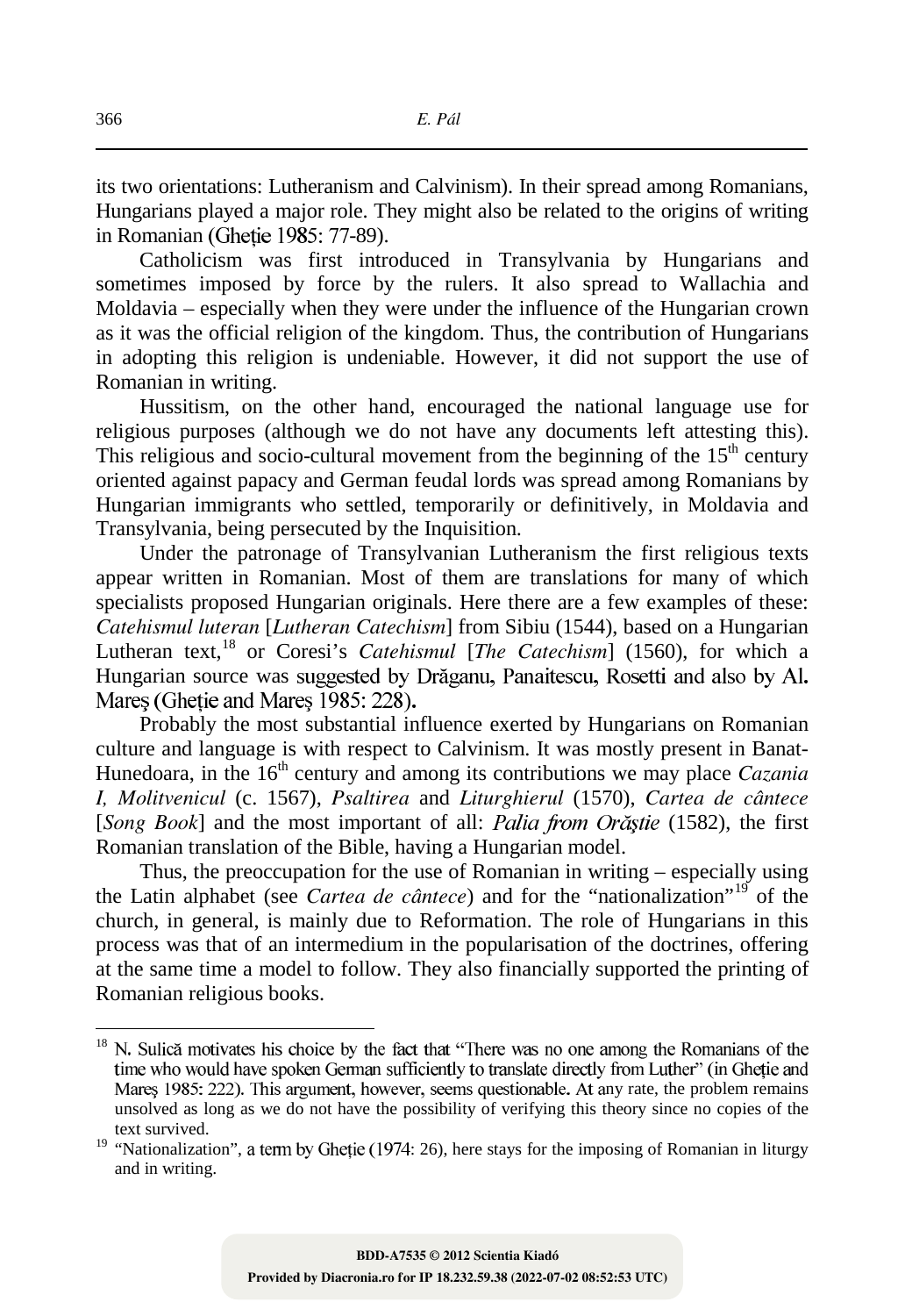As far as sixteenth-century Transylvania is concerned, Lutheranism, Calvinism and Unitarianism existed alongside; Catholicism did not disappear either and there were orthodox communities as well.

### **5. Romanian-Hungarian language contacts**

When two languages get in contact they naturally influence each other. Interference and bilingualism are some of the results. In the domain of phonetics, some phonetic changes can be signalled – such as palatalisation of dentals – that might be regarded as a consequence of Hungarian influence. The domain *par excellence* of linguistic interferences is, of course, vocabulary. There are many Hungarian borrowings in Romanian but their influence is not only on the lexical level as they became part of the Romanian linguistic system itself. Regarding these lexical items and their importance we should highlight a few aspects as follows. As known, there is a connection between space and language use. In terms of Hungarian borrowings, we shall differentiate between words that have a spatial distribution on the whole Daco-Romanian dialect and those limited to some particular regions.<sup>20</sup> Furthermore, the closer to the direct contact zone, the more "foreign" words enter the vocabulary, but also the more easily they perish. As we move away to other regions, on the other hand, we find fewer borrowings but these once introduced would be much more resistant as they had gone through a long process of adaptation. Thus, Hungarian borrowings were used as a means of Romanian texts' dating and localisation, although these items might not belong to the region were the texts were written or found later on, but to the region where the writer himself comes from. Either way, dialectal differences of Romanian language based on words of Hungarian origin can be distinguished and, as a matter of fact, this was already pointed out in the  $17<sup>th</sup>$  century by chroniclers.<sup>21</sup> Furthermore, interesting results may be obtained from toponyms that might stand not only for territorial boundaries but also for temporal delimitation of contacts. However, some of these toponyms are controversial. There are specialists who claim that the names of places or rivers such as Bistrita (Beszterce), Cluj (Kolozsvár), Bălgrad, today Alba Iulia (Fehérvár) were borrowed by Hungarians from the Slavs and by Romanians from the former. This cannot be sustained – as Ivănescu (2000: 438)

 $20$  For a long time specialists insisted upon the unity of Daco-Romanian dialects claiming that the differences would be insignificant. However, this cannot be sustained because regional distinctive features – especially phonetic ones – are considerable. The truer it is for the  $16<sup>th</sup>$  century. For the territorial distribution of Hungarian borrowings see Ghetie and Mares 1974.<br>Such as Simion Stefan or Ioan Zoba from Vint. The latter one gives some examples of Hungarian

<sup>21</sup> borrowings used regionally accompanied by their synonyms (also in Romanian). Here are a few examples where the first words are of Hungarian origin: "oca – pricina au adeverința" [reason]; "*alean - împotrivă*" [against]; "*hasna - folosul*" [use] (Dimitrescu 1973: 49).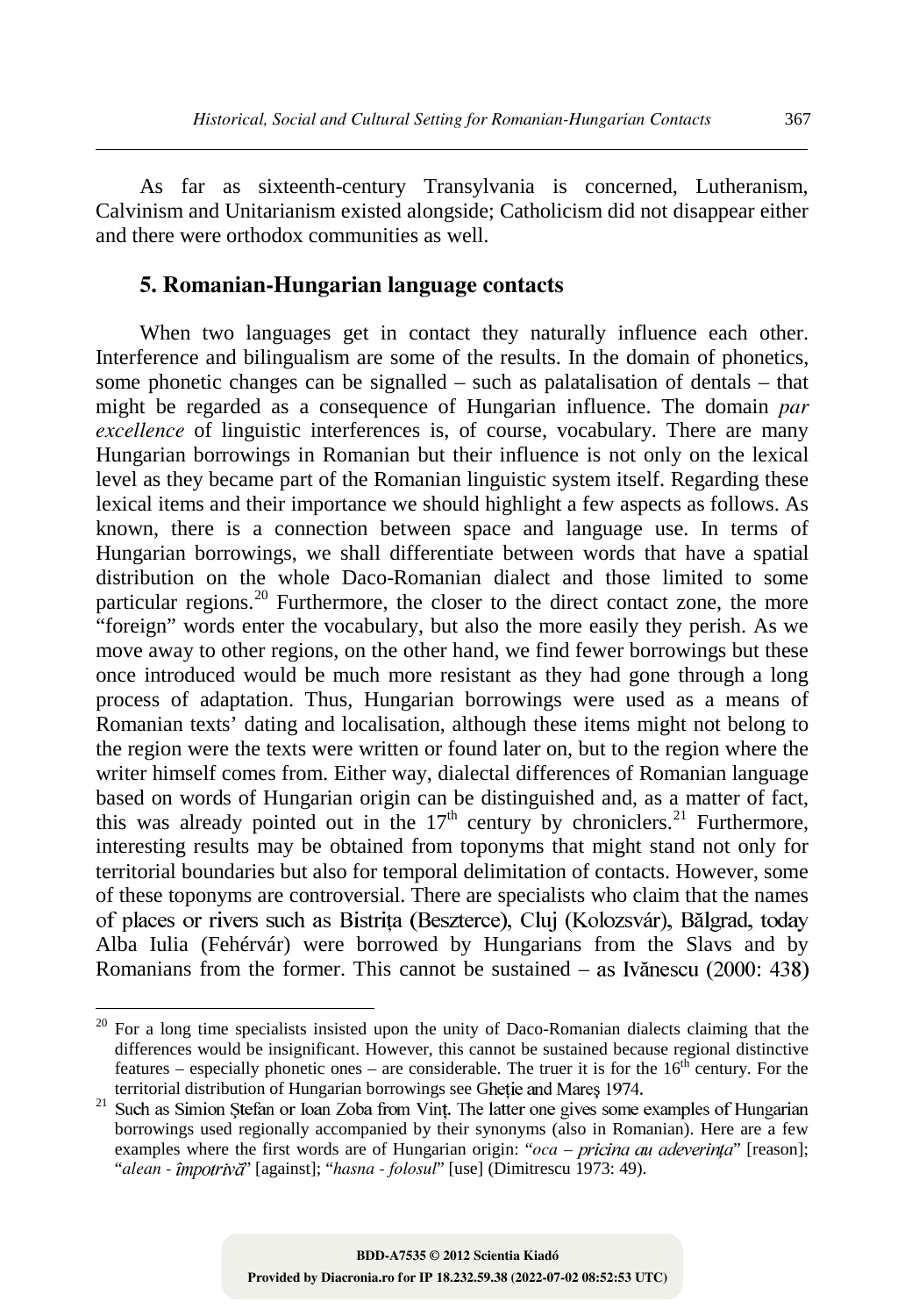demonstrates – because, in that case the phonetic adaptation would have resulted in the forms of \*Colosoara, \*Feieroara by analogy with Timisoara (Temesvár), Sighisoara (Segesvár), which indeed were established and named by Hungarians. Hence, the explanation for these toponyms is that Hungarians translated into their language the names above, which had already existed in Romanian and Slavonic (Ivănescu 2000: 438). Nevertheless, there are other toponyms for which the Hungarian origin is certain. Between the  $11<sup>th</sup>$  and  $13<sup>th</sup>$  centuries Hungarians were the founders of some cities in Banat. Crisana and Transvlvania and transmitted their names to the Romanians, such as: Timisoara, Hunedoara, Arad, Oradea, Sătmar, Sighet, Zalău, Sebes, Odorhei, Sighisoara. Then in the  $13<sup>th</sup>$  and  $14<sup>th</sup>$  centuries, penetrating beyond the Carpathian Mountains, they established cities and towns in Oltenia. Wallachia and Moldavia such as: Bacău, Adjud, Suceava – deriving from the name of a Hungarian trade ( $sz\tilde{u}cs$ , i.e., furrier, fur merchant) as many chroniclers stated, - named rivers: Ozana, and mountains: Căliman, Harghita, Hăsmasii,  $22$  In the same period the name of the region Maramures was also created by the Hungarian reign.

Last but not least, we will mention a few common names as well. These may be grouped in different semantic classes as well as in terms of their connection with the Hungarian economic, social or cultural influences.<sup>23</sup> It is remarkable that many of them deeply penetrated into contemporary Romanian language and its spirituality. It is interesting, for instance, that in contemporary Romanian there is no verb of Latin origin that expresses the notion of "thinking",<sup>24</sup> not even Slavonic ones. Almost all the verbs that mean *to think* are of Hungarian origin: *a (se) gândi*, *a (se) chibzui*. Other examples for Hungarian borrowings which took roots deeply in Romanian<sup>25</sup> and without which everyday communication or even praying<sup>26</sup> would not be the same are: related to the body: *talpa* (<*talp* – sole of the foot), *laba* (*<láb –* paw)*, chip* (*<kép –* face, image)*,* some verbs: *a* (*<alkotni –* to create)*, a cheltui* (*<költeni –* to spend money) (*<engedni –* to allow)*, a locui* (*<lakni –* to reside)*,* or other aspects of life: *fel* (*<féle –* manner, way, kind of), *oras* (<város – city), *marfă* (<*marha* – goods), etc. Then again others of this kind could not be eliminated either by their neological "rivals" during the centuries as a sign of their being part of the Romanian mentality – in part because these

 $\ddot{\phantom{a}}$ 

 $22$  For a detailed presentation of Romanian toponyms see Drăganu 1933.

<sup>&</sup>lt;sup>23</sup> See Niculescu's (2005: 117-124) and Tamás 's (1944: 343-376) classifications.

<sup>&</sup>lt;sup>24</sup> The verb *a cugeta* (to reflect, to meditate) has a kind of specific value, not a general one.

<sup>25</sup> One indicator for this may be the fact that the word enters Romanian phrases (collocations): *a da în vileag* (to make known), or for the words *seamă*, *fel*, for instance, there are numerous phrases.

<sup>&</sup>lt;sup>26</sup> See some versions of the Lord's Prayer (*Tatăl Nostru*) in the Gospel of Matthew: "Și nu ne duce pe noi în ispită / ci ne mântuieste de cel rău" – "And lead us not into temptation, / but deliver us from evil". *A mântui* (< Hung. menteni) means *to save, to redeem.* In the literary version there is the form izbăveste.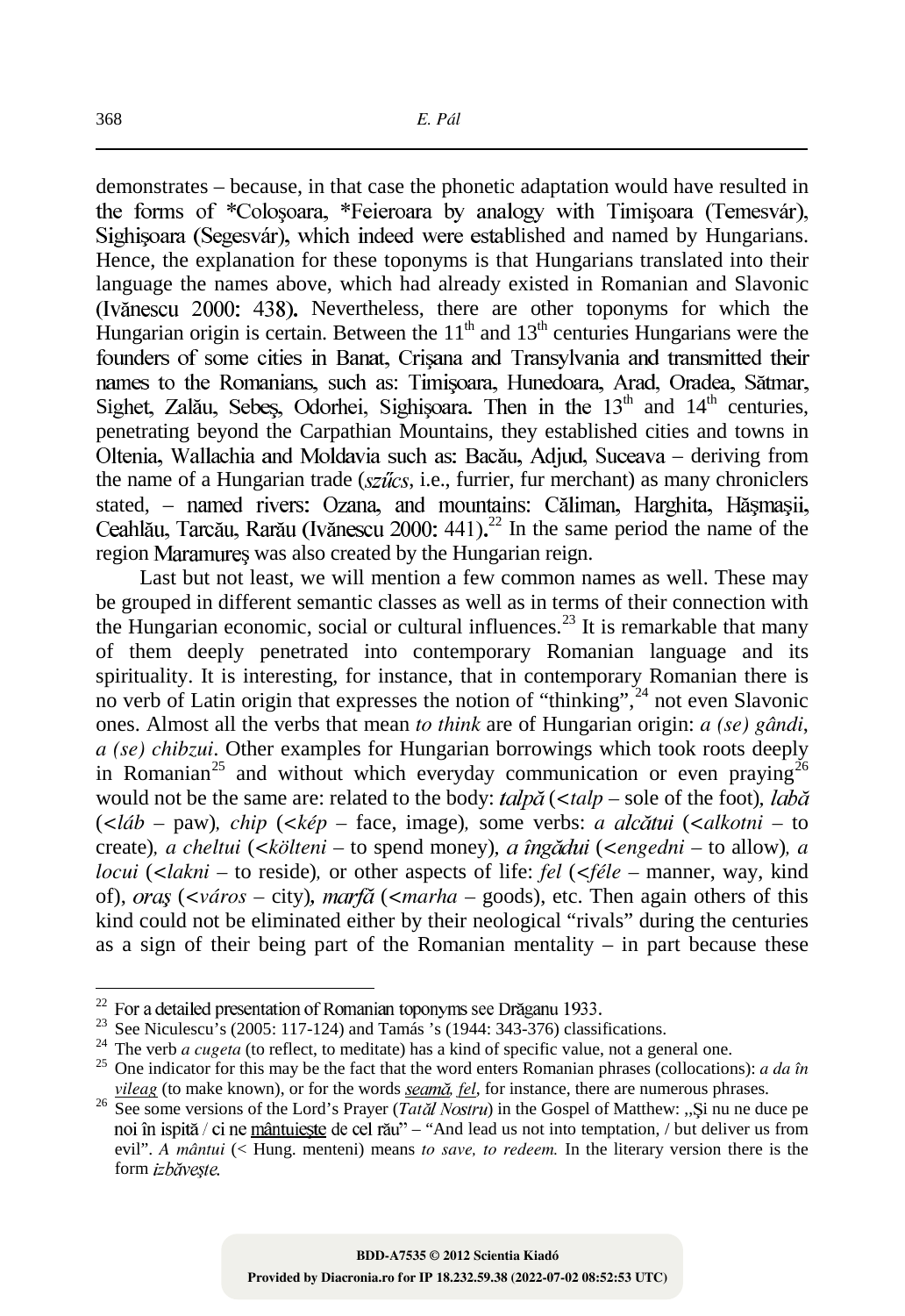borrowings carry the biblical origin as they were known from religious texts: *a*  $\hat{i}$ ngădui (Fr. permite) – to allow, *a făgădui* (Fr. promite) – to promise, *pildă* (Fr. exemplu) – example.

As for bilingualism, I have already mentioned the case of the Csangos but here could be included also groups of immigrants or tradesmen. In the  $16<sup>th</sup>$  century we might also suppose Romanian-Hungarian bilingualism propagated by the circulation of books (see translations above).

# **6. Conclusions**

 $\overline{a}$ 

On the whole, Romanian-Hungarian contacts during centuries of "symbiosis" are characterised by dualism: sometimes being arms brothers (a kind of "folk solidarity"), other times cooperating by commercial means or being enemies: "Hungarians covetously and antagonistically stood against Romanians", Iorga says especially after 1600 and it will also have ideological consequences.

The historical, social and cultural setting served as support for the configuration of Hungarian influence on Romanians. We might ask then: what is special about it? How does it distinguish from Romanians' contacts with other nations?

Well, first of all, it stands out through its *complexity, length* and *importance* as it has been a long-term contact. This explains researchers' constant preoccupation with this issue and has led to many controversies in different (historical, linguistic) domains.

For a long time, Hungarian influence was regarded as a "national danger" and it was reduced or its importance was denied. Situated beside Slav(onic) influence (also a "foreign" one, as a matter of fact), a compromise was proposed: that of Hungarian influence through *mediation*. Although there are some common aspects,<sup>27</sup> the Hungarian influence is distinct from the Slav(onic) one based on some temporal, geographical and especially circumstantial aspects.

The first one embraced the Transylvanian regions, whereas the latter one exerted more intensely in Moldavia and Wallachia (Gafton 2007: 112). The Slavs' initial (temporal) advantage was counterparted by their gradual assimilation by Romanian communities. On the linguistic level, the Slav(onic) influence was exerted right after the formation of Romanian (or coinciding with its end), whereas the Hungarian one is subsequent.

Hungarian influence was exerted on horizontal level (in the epoch) and on the vertical one too (in evolution). It begins as a regional influence (starting from Transylvania) and it penetrates into the whole Daco-Romanian dialect. Hungarians

<sup>&</sup>lt;sup>27</sup> See the comparative studies of Pătruț (1958: 63-74); Gafton (2007: 107-130).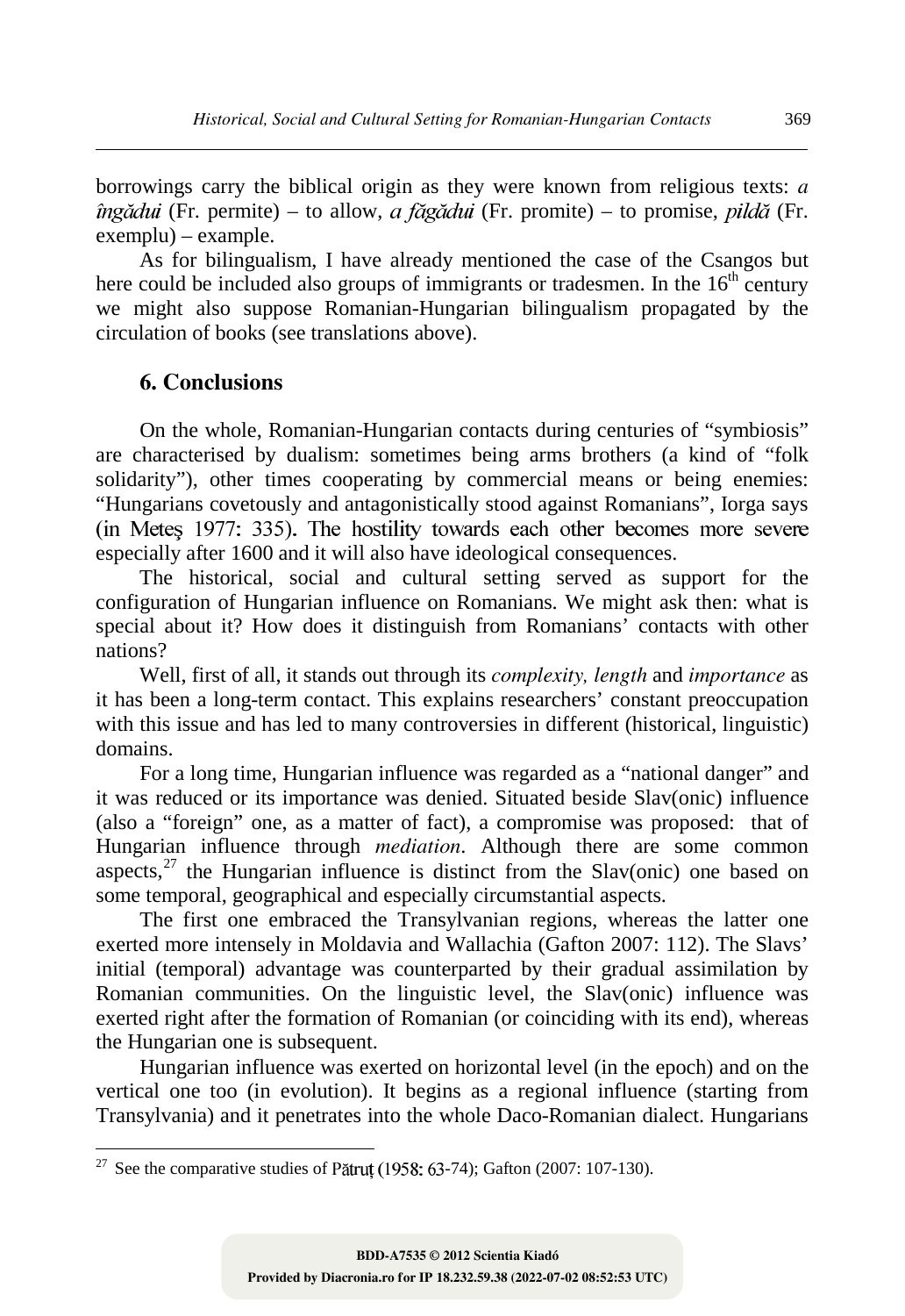induced, directly or indirectly, many social and cultural transformations in the Romanian society. Adopting another way of life – renouncing the moving of flocks (especially sheep) in exchange for rearing – is due to Hungarian influence, as Tamás (1944: 366) says; then Hungarians settled in Transylvania influenced the development of the feudal system in the intra-Carpathian basin – according to Horedt (1958: 109) – as the institution of principality was first a Hungarian form of organisation. With respect to the cultural life, the role of Hungarians can be pointed out in promoting Reformation among Romanians, which also contributed to the appearance of the first texts written in Romanian.

#### **References**

- Britain, David. 2003. Space and spatial diffusion*.* In Chambers, J. K., Peter Trudgill and Natalie Schilling-Estes (eds.), *The Handbook of Language Variation and Change,*  603-637. Blackwell Publishing.
- Chambers, Jack Trudgill and Natalie Schilling-Estes (eds.). 2003. *The Handbook of Language Variation and Change.* Blackwell Publishing - Blackwell Reference Online. 31 December 2007.

 <http://www.blackwellreference.com/subscriber/book?id=g9781405116923\_9781405 116923>

Bally, Charles. 1926. *Le langage et la vie*. Paris: Payot.

- Bóna István (ed.). 1989. *Erdély rövid története* [*A Short History of Transylvania*]. Budapest: Akadémiai Kiadó.
- Dauzat, Albert. 1922. *La géographie linguistique*. Paris.
- Dimitrescu, Florica. 1973. Contribuții la istoria limbii române vechi [Contributions to the *history of Old Romanian language*]*.*
- Drăganu, Nicolae. 1933. Românii în veacurile IX-XIV pe baza toponimiei și a onomasticei [*Romanians in the 9-14th Centuries Based on their Toponymy and Onomastics*]. București: Imprimeria Națională.
- Duranti, Alessandro. 1997. *Linguistic Anthropology.* Cambridge University Press.
- Duranti, Alessandro. 2006. *A Companion to Linguistic Anthropology*. Malden: Blackwell Publishing.
- Gafton, Alexandru. 2007. Relatia dintre elementul maghiar si cel slav în limba română [The Relationship between Hungarian and Slav(onic) Elements in Romanian]. In *Români*  majoritari / Români minoritari, interferențe și coabitări lingvistice, literare și *etnolingvistice*. [*Romanian Majority / Romanian Minority, Linguistic, Literary and Ethnolinguistic Interferences and Cohabitation*]. 107-
- Ghetie, Ion, Alexandru Mares. 1974. *Graiurile dacoromâne în secolul al XVI-lea* [*Daco-Romanian Dialects in the 16th Century*]
- Ghetie, Ion and Alexandru Mares. 1985. Originile scrisului în limba română [The Origins *of Writing in Romanian*]*.*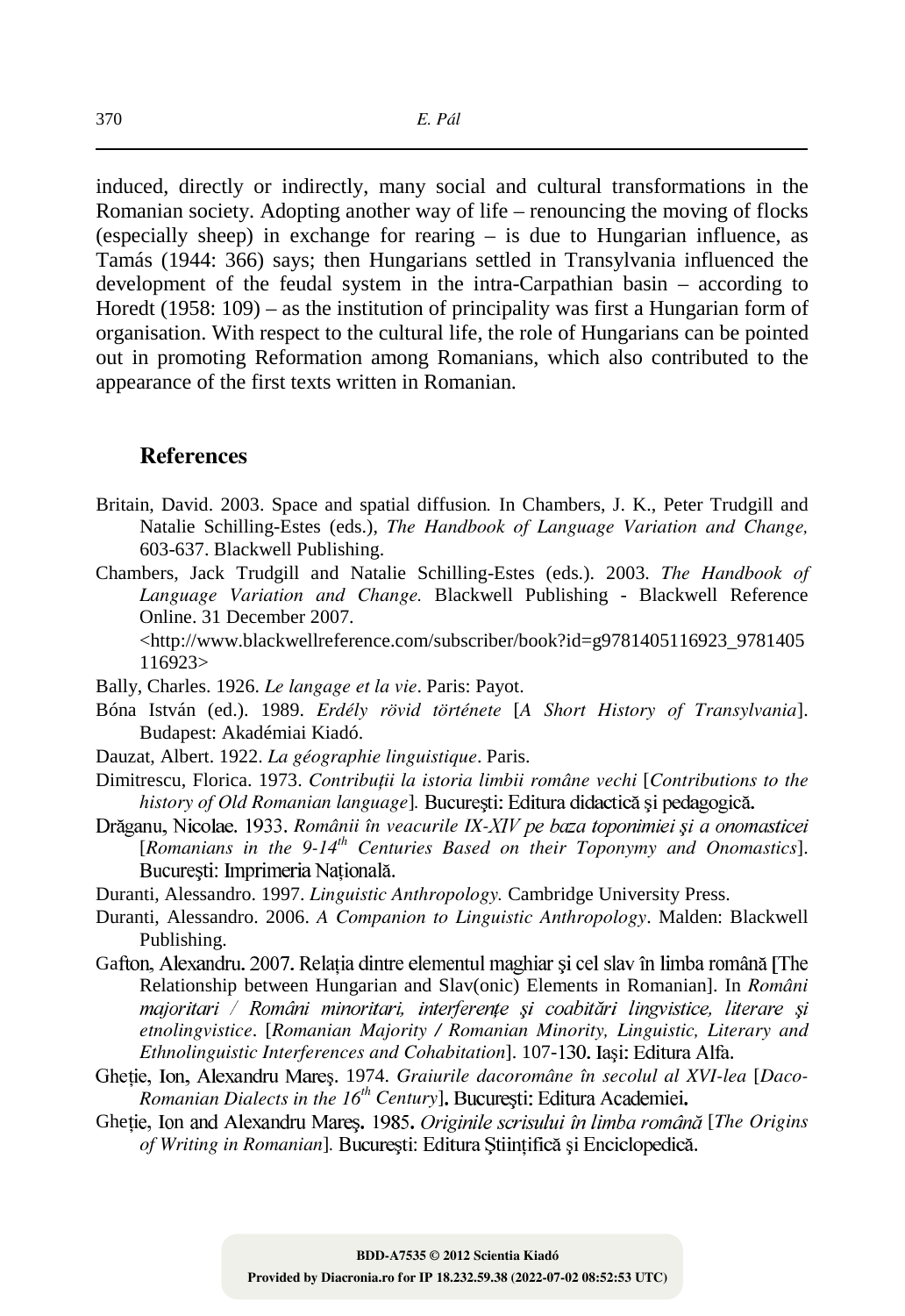- Ghetie, Ion. 1974. Începuturile scrisului în limba română. Contributii filologice și lingvistice [*The Beginnings of Writing in Romanian. Philological and linguistic contributions*].
- Gunda, Béla. 1943. Magyar hatás az erdélyi román népi műveltségre [Hungarian Influence *on Transylvanian Romanian Folk Culture*]*.* Kolozsvár: A Magyar Tudományegyetem Néprajzi Intézete.
- Horedt, Kurt. 1958. Contribuții la istoria Transilvaniei în secolele IV-XIII [Contributions to *the History of Transylvania in the 4-13th centuries*].
- Hymes, Dell. 1964. *Language in Culture and Society. A Reader in Linguistics and Anthropology*. New York & London: Harper & Row.
- Ivănescu, Gheorghe. 2000. *Istoria limbii române* [*The History of Romanian*]. Iași: Editura Junimea.
- Meillet, Antoine. 1937. *Introduction a l'étude comparative des langues indo-européennes*. Paris.
- Meteş, Ștefan. 1920. Relațiile comerciale ale Țerii- Românești cu Ardealul până în veacul *al XVIII-lea* [*Commercial Relations between Valacchia and Transylvania until the 18th Century*]*.*
- Metes, Ștefan. 1977. Emigrări românești din Transilvania în secolele XIII-XX (Cercetări de [*Emigrations of Transylvanian Romanians in the 13-20th Centuries (Historical Demographic Researches)*]*.*  Enciclopedică.
- Mihăilă, Gheorghe, 1984. Manifestele culturale ale primelor decenii de tipar românesc: de la Coresi la "Palia de la Orăștie" [Cultural manifests of the first decades of Romanian tipography: from Coresi to "Palia from Orăștie"] In *Palia de la Orăștie 1582-1982*. Studii și cercetări de istorie a limbii și literaturii române [Palia from Orăștie 1582-*1982. Historical Researches of Romanian Language and Literature*]. 32-67. București: Editura Eminescu.
- Mîndrescu, Simeon C. 1892. *Elemente ungurești în limba română* [Hungarian Elements in *Romanian*]*.*
- Niculescu, Alexandru. 2005. Romania hungarica contacte lingvistice și culturale românomaghiare [*Romania Hungarica – Romanian-Hungarian Linguistic and Cultural Contacts*]*. Studia Universitatis Petru Maior*, *Series Philologia* 4: 112-137.
- Pascu, Ștefan. 1983. Ce este Transilvania? Civilizația transilvană în cadrul civilizației [*What Is Transylvania? Transylvanian Civilisation in the Context of Romanian Civilisation*]. Cluj- Napoca: Editura Dacia.
- Păcurariu, Francisc. 1988. Românii și maghiarii de-a lungul veacurilor, Paralelisme, [*Romanians and Hungarians during Centuries. Paralelisms, Interferences, Convergences and Contradictions of History*]. București: Editura Minerva.
- Pătruț, Ioan. 1958. Contribuții slave și maghiare la formarea subdialectelor dacoromâne [Slav(onic) and Hungarian Contributions to the Formation of Daco-Romanian Subdialects]. *CL.* III: 63-74.
- Petrovici, Emil. 1948. Note slavo-române III. Sufixul –ui al verbelor de origine maghiară [Slavonic – Romanian Notes III. The –ui Suffix of Romanian Verbs of Hungarian Origin]. *Dacoromania* XI: 188-190.